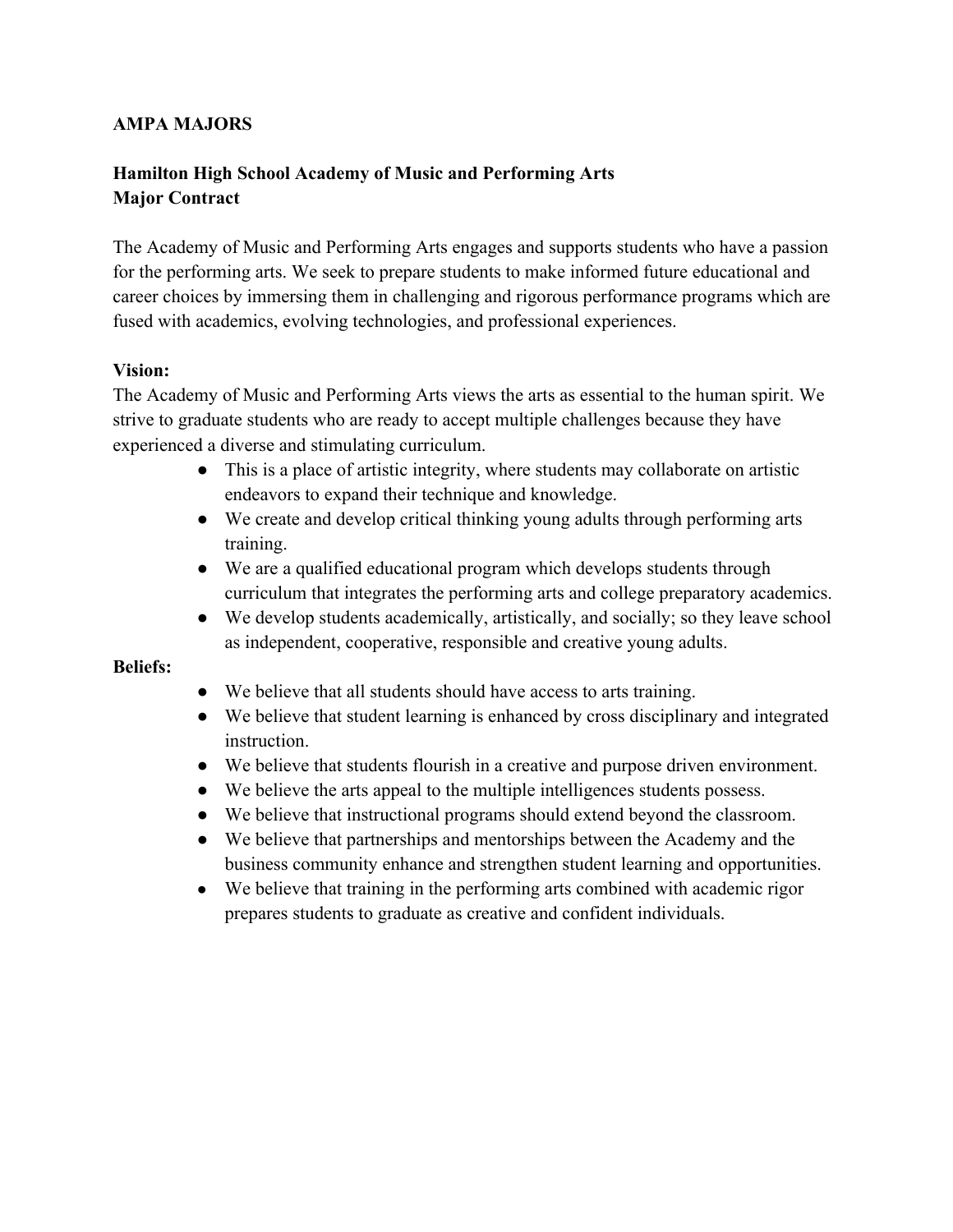## **Academics:**

We are a part of a comprehensive high school where students must fulfill all requirements necessary to earn a high school diploma. Our classes are designed to suit various levels of student abilities, including: honors, and advanced placement courses offered in all academic disciplines. In addition to our performing arts classes, we offer classes to our magnet students in English, World Languages, Science, Math, Social Studies, Physical Education, and Advertising/Design.

- We prepare students for the professional world in their fields of interest.
- We create a nurturing educational environment for students who excel in the performing arts.
- We provide academic teachers trained in arts education that can better relate to and educate performing arts students.
- As a magnet program we serve to racially integrate Hamilton high school's campus and culture.

## **Majors:**

We expect students to continue their pursuit of performing arts by choosing one of the required majors: Dance, Film, Instrumental Music - Strings, Instrumental Music - Winds, Instrumental Jazz, Music Technology, Musical Theater, Piano, Theater, Theater Tech, or Voice.

*All students in AMPA are required to be in a level of the discipline they are accepted into for every year they are enrolled in AMPA.*

Rules and guidelines:

- 1. Students must be prompt, present, prepared, participate, and produce.
- 2. Students must commit to the work and the group.

3. Students are expected to maintain academic eligibility, by earning a minimum 2.0 grade point average.

4. Students are able to work on more than one seal for their diploma.

5. All students enrolled in the Academy of Music and Performing Arts must select a major to follow.

6. Students will have an opportunity to change majors once by 2nd semester sophomore year, with the guidance of their majors teacher and their counselor.

7. The following majors requirements are listed with an assumption of 4 complete years of AMPA attendance.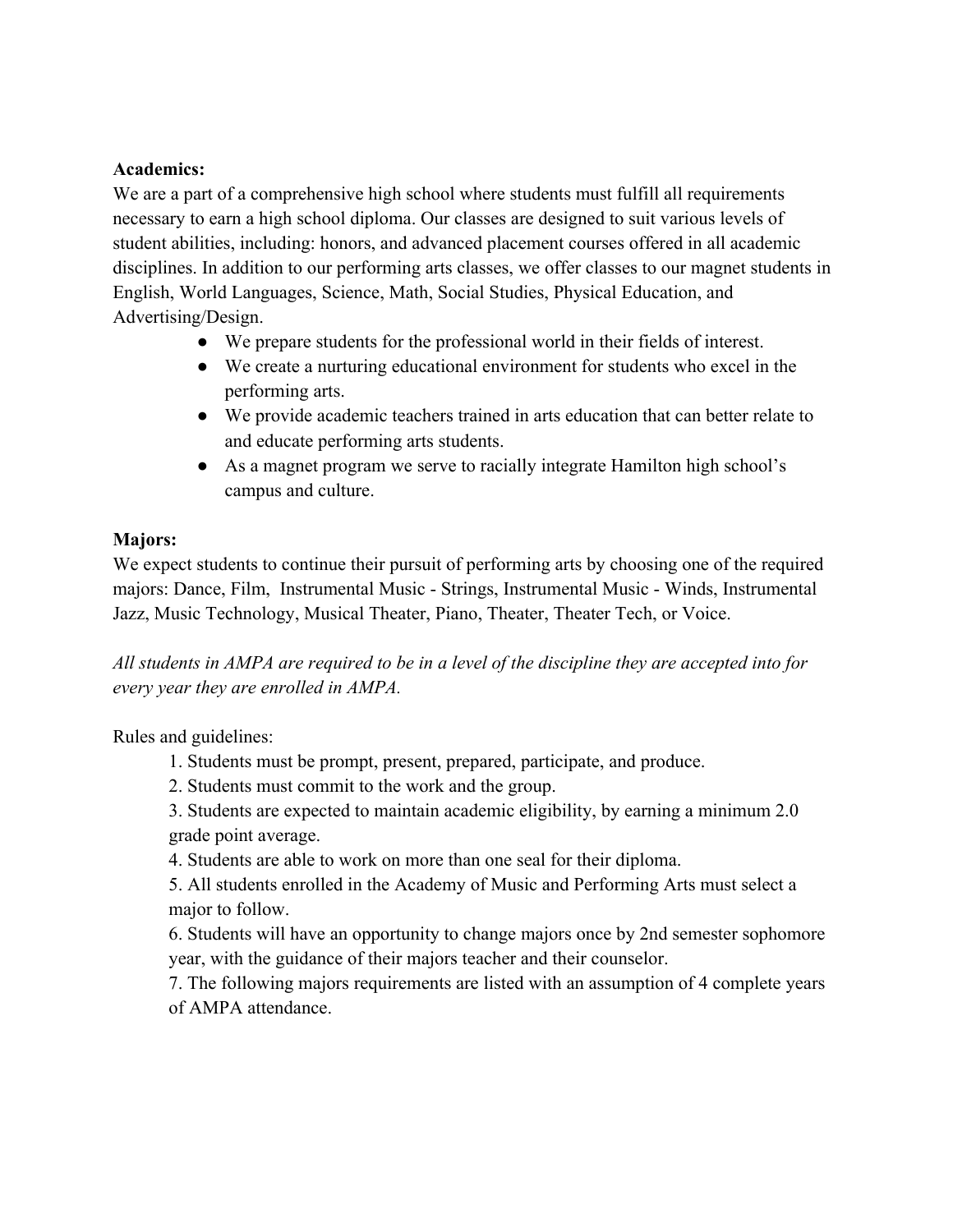#### **Dance**

4 years Dance 3 years Performing Arts electives (must be a complete year)

### **Film**

4 years Film 1 year Theater or Musical Theater 1 year Music Technology

#### **Instrumental Jazz**

Enrolled in a jazz ensemble every semester of attendance Enrolled in a classical ensemble every semester of attendance 1 year piano 1 year AP Music Theory

## **Instrumental Music - Strings Emphasis: Classical, Mariachi, or Guitar**

4 years Strings 1 year Piano or Music Theory 2 years from Music Theory Voice, Music Tech, Guitar, and/or Jazz

#### **Instrumental Music - Winds Emphasis: Classical or Mariachi**

4 years Winds 1 year Piano 2 years Jazz, Theory, Music History, Music Tech, Voice, Strings, Guitar, or Mariachi

## **Music Technology**

1 year Piano 1 year Music Technology 1 1 year Music Technology Productions

#### **Music Technology (continued)**

 1 additional year Music Tech Productions OR 1 year Music Industry & Media 1 year Music Theory onsite OR completion of a *pre-approved* college Music Theory course 2 years Arts electives

## **Musical Theater**

4 years Musical Theater 1 years Dance 1 years Voice 1 year Tech Theater

### **Piano**

4 years Piano 1 year Music Theory or Music History 2 years Performing Arts Elective

### **Theater Technology**

 3 years Technical Theater 1 year Music Technology OR Wood Shop 2 years arts elective

## **Theater**

4 years Drama 1 year Theater Production 1 year any Performing Arts elective 1 semester Theater History 1 semester Tech Theater

## **Voice**

4 years Choir 1 year Piano or Music Theory 2 years Performing Arts elective (music history, stage tech, musical theater, drama, piano, dance, instrumental ensemble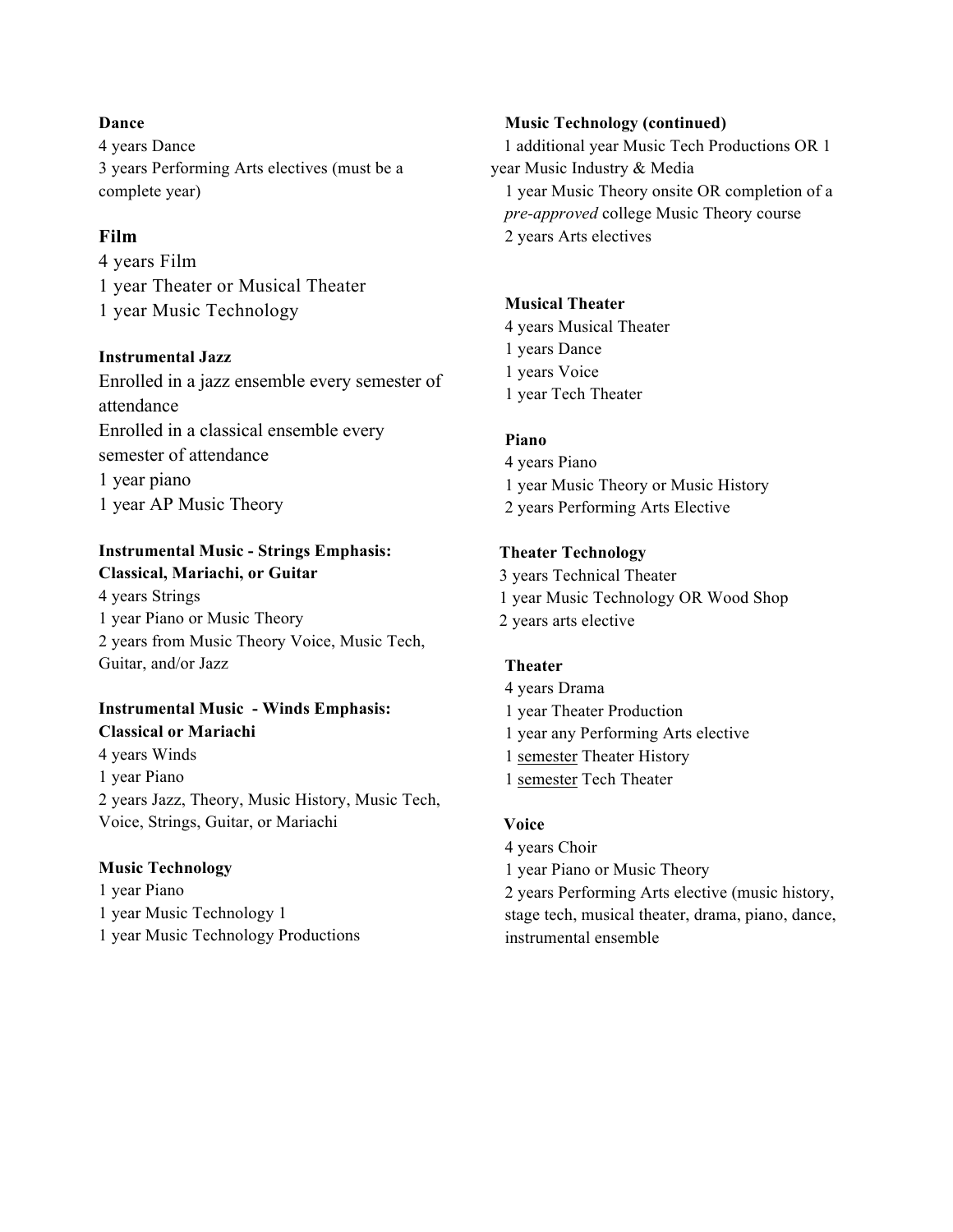# Worksheet: Major Requirements Taken/To be taken

| 9th Grade | 10th Grade | 11th Grade | 12th Grade |
|-----------|------------|------------|------------|
|           |            |            |            |
|           |            |            |            |
|           |            |            |            |
|           |            |            |            |